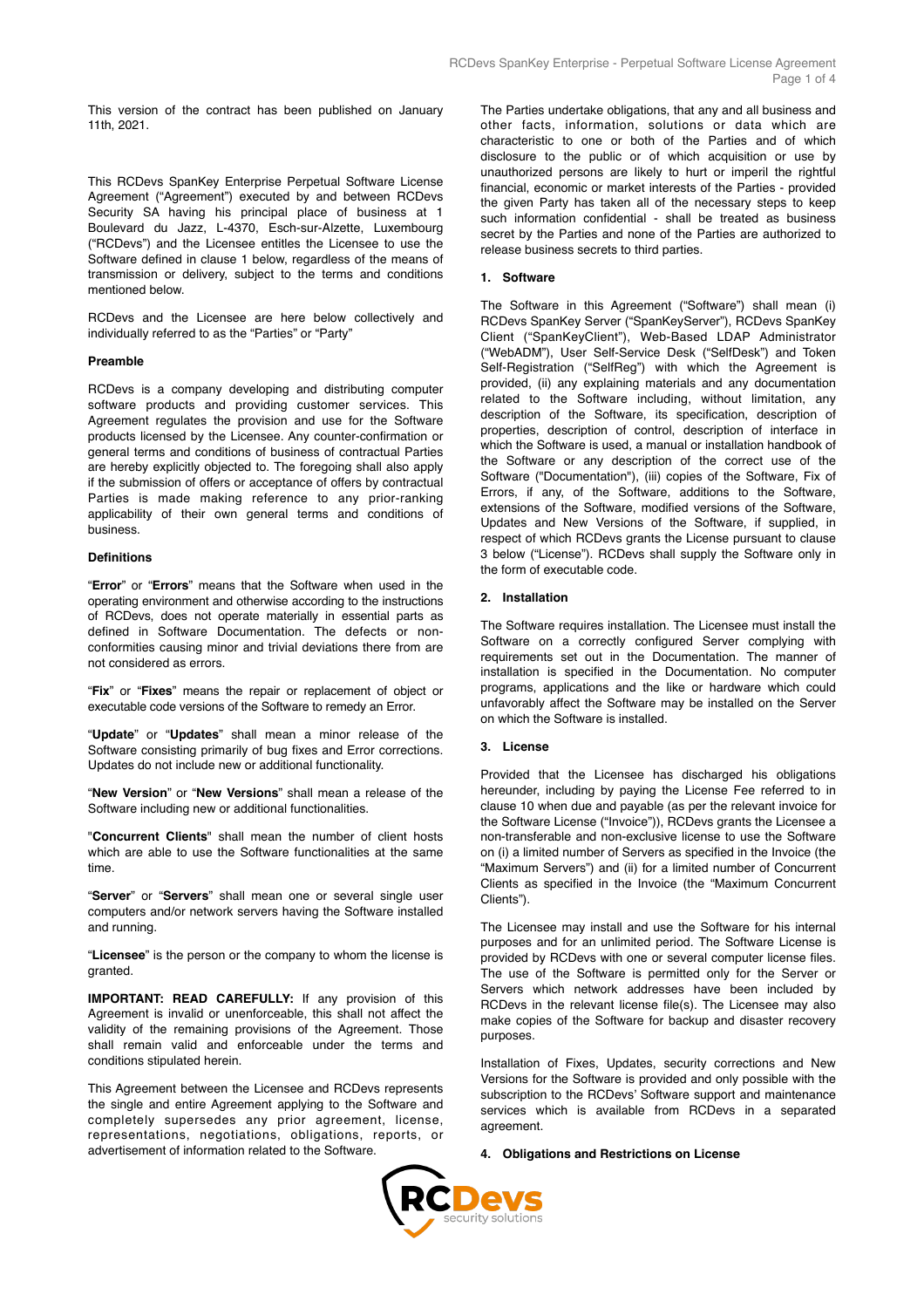The License is subject to the following obligations and restrictions:

- a. The Licensee shall use the Software only with the authorized Server or Servers, which network addresses have been included in the relevant license file(s). The provided license file(s) may not be shared by alternating use of the Software between different Servers.
- b. The Licensee is expressly prohibited from sub-licensing, selling, renting, leasing or otherwise distributing the Software to third parties or using the Software to develop any derivative work or similar application.
- c. The Licensee shall use the Software only in the manner which is in accordance with all applicable legal regulations in the laws under which he uses the Software including, without limitation, in accordance with applicable limitations arising from copyright laws and other intellectual property rights.
- d. The Licensee shall not use, modify, interpret, reproduce or transfer his rights to use the Software or copies of the Software in any manner other than as expressly provided for in this Agreement.
- e. The Licensee shall not analyze, decompile, disassemble a source code or seek to obtain a source code of the Software in any other manner. RCDevs, in its sole and absolute discretion, may have included a portion of the source code or online documentation of the Software. Except for any such portions. THE LICENSEE SHALL NOT MODIFY, REVERSE ENGINEER, DECOMPILE, DISASSEMBLE, OR OTHERWISE ATTEMPT TO DISCOVER THE SOURCE CODE OF THE SOFTWARE, except to the extent this restriction is prohibited by applicable law.
- f. The Licensee shall not use the Software obtained on a trial version or Not-For-Resale ("NFR") basis in any way in order to avoid payment of the License Fee under clause 10 below.
- g. The Licensee shall not obscure, alter or remove any patent, copyright or trademark marking or legend contained on or in any Software or any associated medium or Documentation.
- h. The Licensee shall not permit or authorize any person to do or attempt to do anything with respect to the Software that he cannot do himself under this Agreement.

The Licensee shall use his best efforts to promptly notify RCDevs upon learning of any violation of the above restrictions.

### **5. Intellectual Property Ownership, Reservation of Rights**

Title, copyright, ownership rights, and any other intellectual property rights in and to the Software, including its Documentation, and each copy thereof are and shall remain the only and absolute property of RCDevs. Except as expressly stated herein, this Agreement does not grant the Licensee any intellectual property rights in the Software and all rights not expressly granted are reserved by RCDevs.

### **6. Commencement and End of the Agreement**

This Agreement enters into force at the date written in the Invoice (the "Effective Date"). This Agreement is not limited in time.

The Licensee's rights shall automatically and immediately extinguish without any prior notice from RCDevs if he fails to comply with the provision of this Agreement.

This Agreement may be terminated by either party if the other party is in material breach of any term or condition of this Agreement and such breach is not remedied for a period of thirty (30) days after the party in breach has been notified in writing of such breach by the other party.

Upon termination of the Agreement for any reason, the limited right to use the Software granted to Licensee under this Agreement will immediately terminate and the Licensee has no further right to use the software in any way. The Licensee shall immediately desinstall, delete, destroy or return at his own costs the Software, all back-up copies, if any, and all related materials to RCDevs.

### **7. Disclaimer of warranty**

THE LICENSEE ACKNOWLEDGES THAT THE SOFTWARE IS PROVIDED ON AN "AS IS" BASIS, WITHOUT ANY EXPRESS OR IMPLIED GUARANTEE OF ANY TYPE, AND, TO THE MAXIMUM EXTENT PERMITTED BY APPLICABLE LAWS, NEITHER RCDEVS, HIS LICENSE PROVIDERS NOR COPYRIGHT HOLDERS PROVIDE ANY EXPRESS OR IMPLIED WARRANTIES, WHETHER EXPRESS, IMPLIED, STATUTORY OR OTHERWISE. RCDEVS SPECIFICALLY DISCLAIMS ALL IMPLIED WARRANTIES, INCLUDING WITHOUT LIMITATION THE WARRANTIES OF TITLE, ACCURACY OF DATA, NON-INFRINGEMENT, NON-INTERFERENCE, AND FITNESS FOR A PARTICULAR PURPOSE. NO GUARANTEE FROM RCDEVS OR ANY OTHER PARTY EXISTS THAT THE FUNCTIONS CONTAINED IN THE SOFTWARE WILL COMPLY WITH THE LICENSEE'S REQUIREMENTS OR THAT THE SOFTWARE OPERATION WILL BE SMOOTH AND FREE OF ERRORS, OR COMPATIBLE WITH PRE-EXISTING EQUIPMENT OR SOFTWARE. THE LICENSEE ASSUMES FULL LIABILITY AND RISK FOR SELECTION OF THE SOFTWARE TO ACHIEVE RESULTS INTENDED BY HIM AND FOR THE INSTALLATION, USE AND RESULTS THAT HE WILL ACHIEVE WITH THE SOFTWARE.

THE LICENSEE ACKNOWLEDGES AND AGREES THAT AS SET OUT IN CLAUSES 2 ABOVE, INSTALLATION OF THE SOFTWARE MAY AFFECT THE OPERATION OF THE EQUIPMENT ON WHICH IT IS INSTALLED.

THE LICENSEE ACKNOWLEDGES AND AGREES THAT RCDEVS UNDERTAKES WARRANTY FOR ONLY THAT WITHIN THE EFFECT OF THIS AGREEMENT, THE SOFTWARE WILL GENERALLY PROVIDE THE FUNCTIONS DETERMINED IN THE DOCUMENTATION.

## **8. No Further Obligations**

This Agreement imposes no obligations on RCDevs except for the obligations specifically listed in this Agreement. RCDevs shall have no obligation to provide any support, maintenance, consultancy and training, corrections, bug fixes, security corrections, upgrades or new releases for the Software.

The Licensee acknowledges and agrees that this Agreement does not include any support or maintenance terms. The Software support and maintenance services will be delivered according to RCDevs' Software support and maintenance terms, which are available from RCDevs in a separated agreement.

## **9. LIMITATION OF LIABILITY**

TO THE MAXIMUM EXTENT PERMITTED BY APPLICABLE LAWS, IN NO EVENT SHALL RCDEVS, HIS OFFICERS,

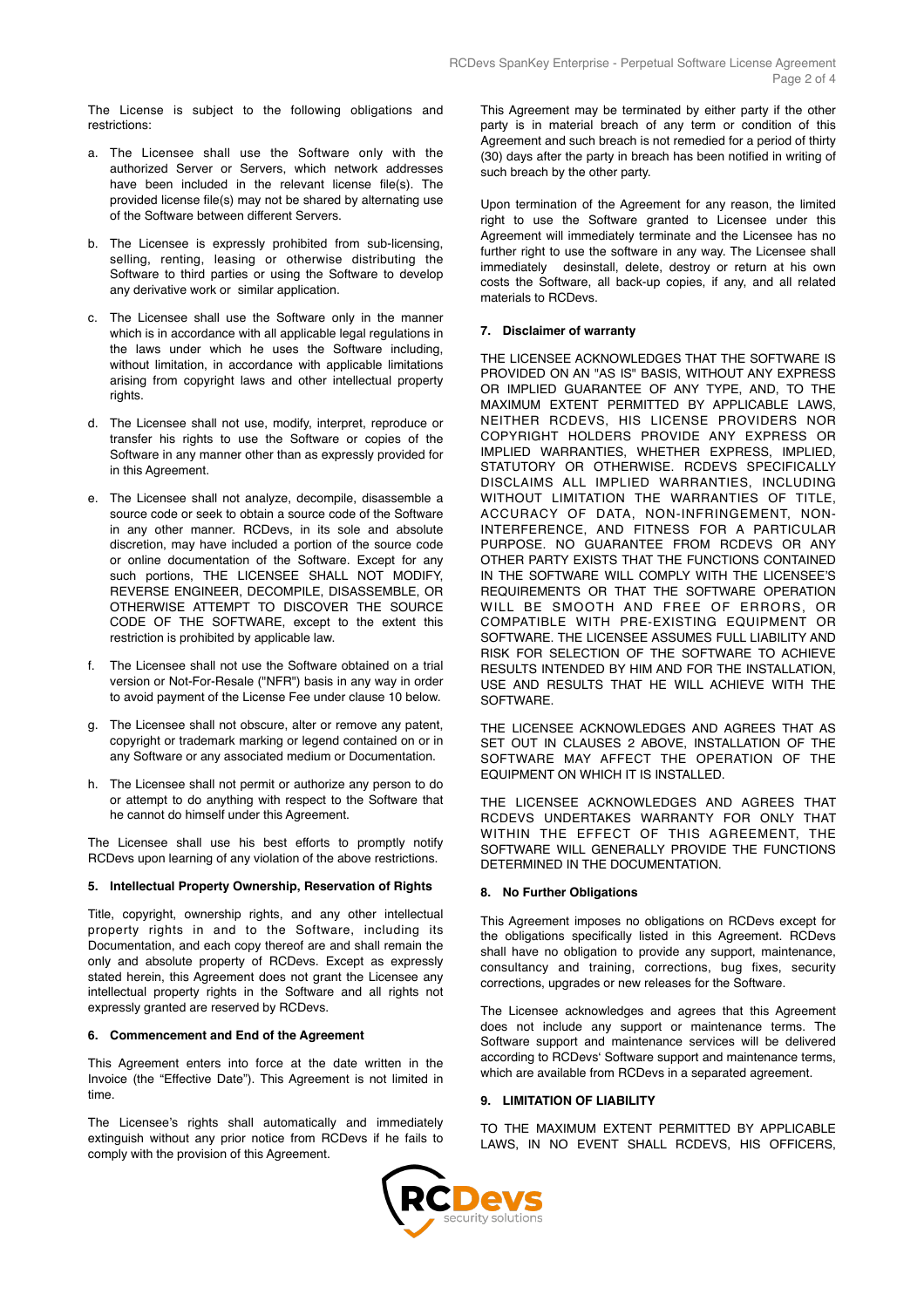EMPLOYEES AND/OR LICENSE PROVIDERS BE HELD LIABLE FOR ANY LOST PROFIT, REVENUE, SAVINGS OR SALES, OR FOR ANY LOSS OF DATA, OR FOR COSTS EXPENDED TO PROCURE SPARE GOODS OR SERVICES, FOR PROPERTY DAMAGE, PERSONAL DAMAGE, LOSS OF USE, BUSINESS INTERRUPTION, LOSS OF BUSINESS INFORMATION OR FOR ANY SPECIAL, DIRECT, INDIRECT, INCIDENTAL, ECONOMIC, COVERING, CRIMINAL, SPECIAL OR CONSEQUENTIAL DAMAGE, CAUSED IN ANY MANNER WHATSOEVER, WHETHER ARISING FROM A CONTRACT, NEGLIGENCE OR OTHER FACT ESTABLISHING THE OCCURRENCE OF LIABILITY, INCURRED DUE TO THE USE OF OR IMPOSSIBILITY TO USE THE SOFTWARE, EVEN IN THE EVENT THAT RCDEVS OR HIS LICENSE PROVIDERS HAVE BEEN NOTIFIED OF THE POSSIBILITY OF SUCH DAMAGE. BECAUSE CERTAIN JURISDICTIONS AND CERTAIN LAWS DO NOT PERMIT THE EXCLUSION OF LIABILITY BUT MAY ALLOW THE LIMITATION OF LIABILITY, THE LIABILITY OF RCDEVS, HIS OFFICERS, HIS EMPLOYEES AND/OR LICENSE PROVIDERS IN SUCH CIRCUMSTANCES SHALL IN NO EVENT EXCEED AN AMOUNT EQUAL TO 5.000 EUROS.

No provision of this Agreement shall affect the rights of such a Party for which the law recognizes the rights and position of a consumer. RCDevs on his own behalf, on behalf of his officers, employees and on behalf of his license providers shall act for the purpose of refusal, exclusion or limitation of the obligations, liability and warranties as set out in clause 9, except for any other purpose or in any other matters.

# **10. License Fee and Payment Terms**

The Software is licensed not sold. An annual License Fee for the Software shall be specified in the relevant Invoice for the Software License (the "License Fee") which shall make reference to the Maximum Servers and Maximum Concurrent Users for which the Software is designated. The payment of the License Fee for the Software must be done in advance. After the reception of the payment for the License Fee by RCDevs, the Licensee shall become entitled to use the Software in accordance with the terms and conditions of this Agreement throughout the period for which the Licensee has acquired the right to use the Software. By paying the License Fee, Licensee agrees to be bound by the terms and conditions of the present Agreement. The Licensee shall be liable for the fulfillment of tax and duty charges related to the provision of the License for the Software stipulated by applicable law, except for income taxes of RCDevs in RCDevs' country. If the License Fee is not paid by the due/maturity date, the License for the Software shall be automatically revoked and the Licensee shall pay all costs connected with the recovery of a receivable due, including attorney fees and court fees (on an attorney-own-client scale).

The Software License Fee does not include the support and maintenance services for the Software.

In the event that the payment of the License Fee is not received by RCDevs before the Effective Date, Licensee can ask RCDevs by written for a temporary Software License (Trial) to use the Products before the payment is received by RCDevs. RCDevs may at its sole discretion generate the temporary Software License for the Licensee.

If the payment of the invoice is not received by RCDevs before the payment delay approved by RCDevs and before the expiration date of the current license, RCDevs may at is sole discretion extend the current license of the Licensee by generated a temporary license. If RCDevs decides not to extend the license, the Licensee has not the right to ask for a compensation and RCDevs will not be responsible of the damage occurred by the interruption of the license.

In the event that the Licensee needs to use the Software on more Servers or exceeds the number of Maximum Concurrent Clients licensed, the Licensee agrees to request from RCDevs and pay for the required additional Servers and/or Concurrent Clients.

In the event that RCDevs discovers that the Licensee uses the Software in a way that exceeds the number of Maximum Servers or Maximum Concurrent Clients licensed, RCDevs shall revoke this Agreement and/or seek any other legal remedies to which it is entitled.

## **11. NFR and Trial Version**

The Licensee may use the Software supplied as NFR or trial version exclusively for verifying and testing the Software features. He may also use the NFR Software for demonstration purposes.

## **12. Organization and End User Data on End User and Protection of Rights**

The Licensee agrees that RCDevs may check, by his own means, whether the Licensee is using the Software in accordance with the provisions of this Agreement. The Licensee hereby authorizes RCDevs to access the Software data so that RCDevs can identify the Licensee and those end-users and Servers for which the Software is designated and licensed. THE LICENSEE ACKNOWLEDGES AND AGREES THAT ANY INFORMATION, INCLUDING PERSONAL DATA (IN RESPECT OF THE LICENSEE AND THE END USERS), PROVIDED TO RCDEVS MAY BE MAINTAINED AND PROCESSED UNDER LUXEMBOURG JURISDICTION.

# **13. Compliance**

The Licensee shall comply with all applicable laws in connection with the Software. Without limiting the foregoing, the Software, the Documentation or parts thereof, including the information about the Software and parts thereof, shall be subject to the measures on monitoring of imports and exports under legal regulations which may be issued by the governments competent for the issuance thereof under applicable law. The Licensee agrees to strictly comply with all applicable import and export regulations and acknowledges that he shall be held liable for the obtaining of licenses for export, re-export, transfer or import of the Software.

# **14. Applicable Law**

This Agreement shall be governed by and construed in accordance with the Luxembourg law. The Licensee expressly agrees that exclusive jurisdiction for any claim or dispute with RCDevs or relating in any way to his use of the Software resides in Luxembourg and he further agrees and expressly consents to the exercise of the personal jurisdiction in courts of competent jurisdiction in Luxembourg in connection with any such dispute or claim.

### **15. General Provisions**

If any provision of this Agreement is invalid or unenforceable, this shall not affect the validity of the remaining provisions of the Agreement. Those shall remain valid and enforceable under the terms and conditions stipulated herein.